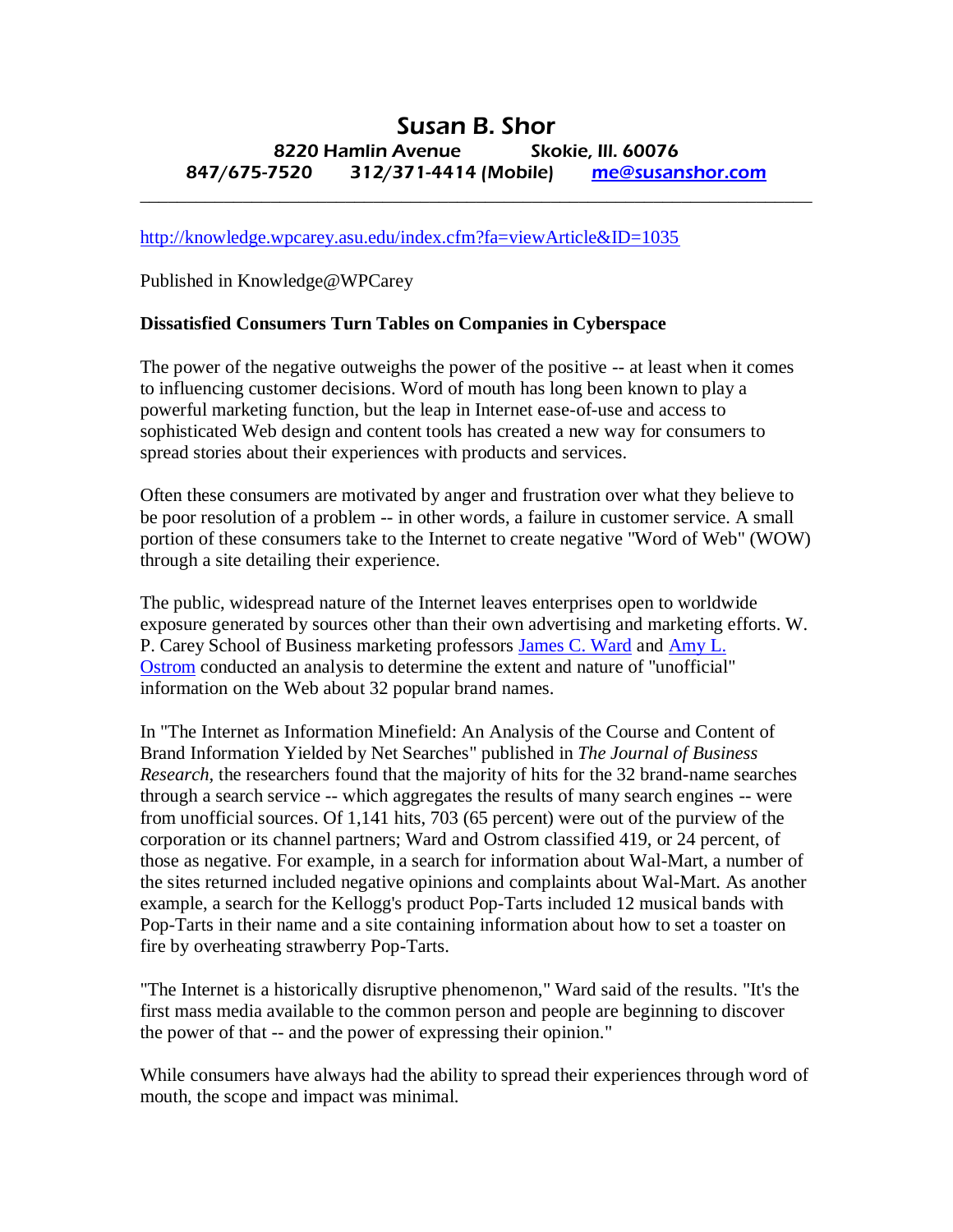"A brand is the primary concept that a consumer has about a company/product. The source of that concept has traditionally been communication directly from the company, with a tiny bit of input from some friends who may have also tried the product. That balance of messaging is rapidly changing, now that most everyone is online," said Gary Stein, senior analyst for online advertising and marketing for Jupiter Research.

An unhappy customer will typically share his experience with approximately seven other people within their sphere of influence before they lose steam, Ward said. One key difference between this and WOW is that the listener may or may not be in the market for products the complainer is discussing. Those who come across negative WOW are much more likely to have been searching for information on that very product or company. That means a negative Web site is much more able to reach not just more people, but also its target audience. And that target audience is likely to believe what it reads.

"Consumers tend to trust opinions that are perceived as being independent. Companies need to have a solid sense of what is being said about them," Stein said.

Ward and Ostrom note in their paper that before the Internet, consumers sought out information through channels that could be controlled to some degree by the company - stores, salespeople or service providers, advertising, or consumer magazines -- where companies could be assured the facts were correct and the judgments unbiased. On the Web, searches turn up company-sanctioned information, but also sources that Ward and Ostrom characterize as "angry consumers, disgruntled employees, public interest groups, unauthorized product modifiers, competitors, product enthusiasts clubs, independent consumer guides, news stories, government reports, and many others."

How, then, can a company wrest back control of its brand name and image?

The researchers listed four methods. They can try to influence the search results; encourage consumers to go directly to their official site; attract consumers to friendly sites by creating a host of content-rich options; and work to improve customer satisfaction, employee loyalty and corporate responsibility.

"The research points out the importance of good customer service," Ostrom said, since many of the negative sites were created by dissatisfied customers. Customer-facing, front-line employees must have adequate training, and procedures must be established to allow customer feedback to move up through the ranks so that those with the power to make decisions are aware of what customers think.

A company's ability to perform service recovery quickly and well can make all the difference.

"Not doing it well hurts the relationship and leads some people to take their case to the Web. Once the sites get up, recovery gets a little more tricky," Ostrom said. "Often people are relatively upset at this point."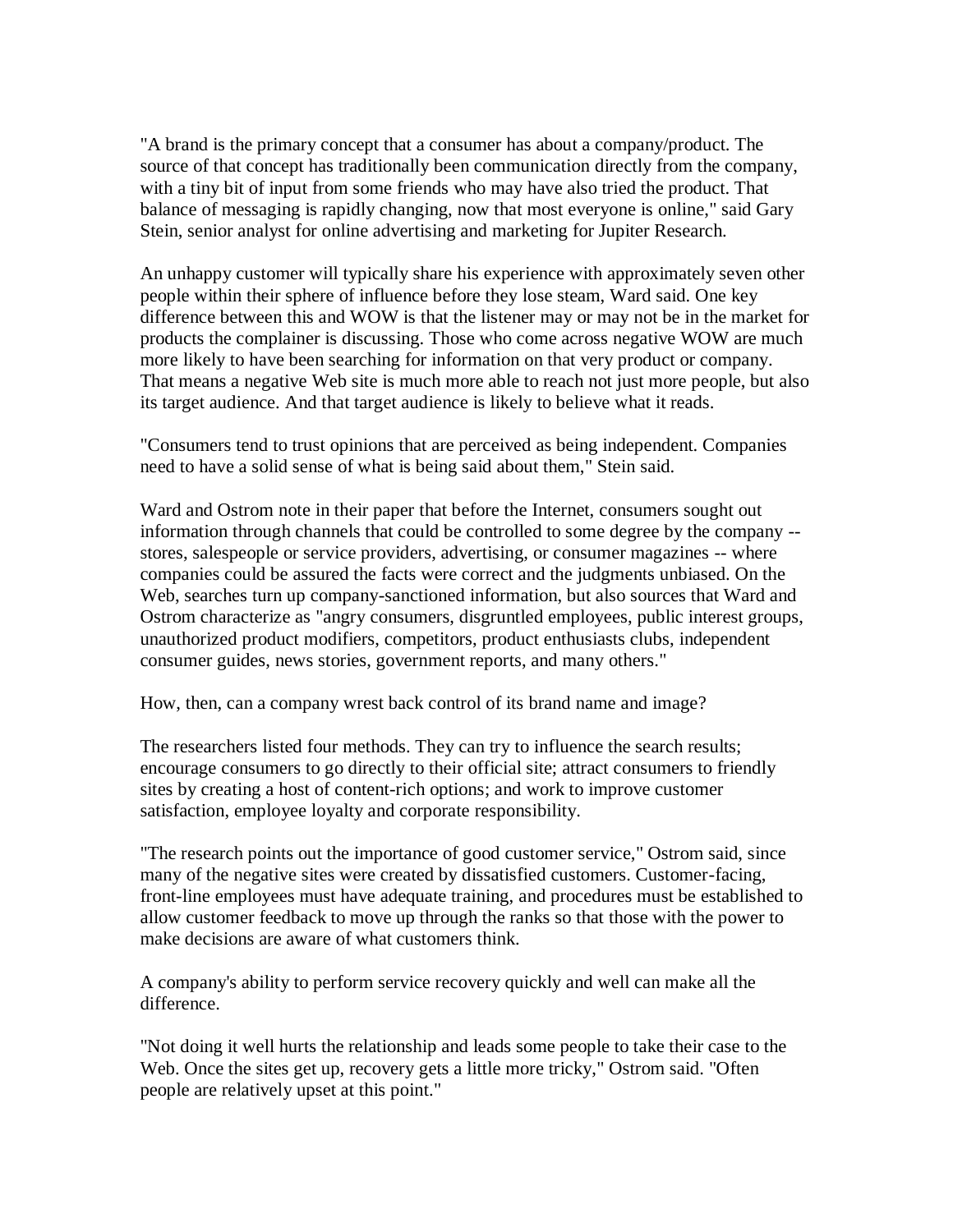And the potential damage can go well beyond the simple loss of a customer.

"When you consider the time and resources devoted to brand equity, the investment in customer service is ever more justified," Ward said.

An honest attempt to apologize or rectify problem may convince the angry consumer to take down the site, Ostrom said, however, the wrong response can add fuel to the fire. "At times, the legal department replies first and those letters often become part of the site," Ostrom said.

Another downside to the legal approach is its success rate. Often, fair-use doctrines allow consumers to use logos and other company-identifying information to express their opinions, making it tough to force a Web site down, Ward added.

Instead of going on the attack, firms can take a proactive stance by monitoring what is said about them on the Internet. This can be accomplished through one of the services (such as [www.bloglines.com](http://www.bloglines.com/) mentioned by Stein) that checks blogs, discussion groups, news articles and other Web content for the keywords a firm has set up and notifies the firm almost immediately when the keywords come up.

"Create an account that performs ongoing searches for your company's name, brand names, your CEO's name, your competitors and anything else that you'd like to know about," Stein suggested. "Then, spend some time listening and understanding the nature of the discussions being held. It may be that the discussions are great. But if there's a problem, consider carefully how to react. The thing is, companies can not control discussions. No one can. But they can understand the conversations and participate when appropriate."

While the precise effect of negative WOW has not been studied, Ward and Ostrom wrote that the need to find out is clear:

"When consumers are choosing between several highly competitive alternatives, essentially matched on many positive product or service attributes, even the suspicion of a negative attribute may influence choice. Thus, there is a strong conceptual underpinning supporting the importance of understanding the informational hazards presented by Internet searches and the potential ways in which marketers may mitigate these hazards for their firms."

Some large companies already do some of this, Ward said, but some small and mid-size businesses may still be lagging in this important information-gathering process. Although the Internet is more than a decade old, there is much research yet to be done. Ward and Ostrom are taking another step. Their latest work examines how consumers are structuring their negative WOW sites to persuade others of seriousness of their issue with the company.